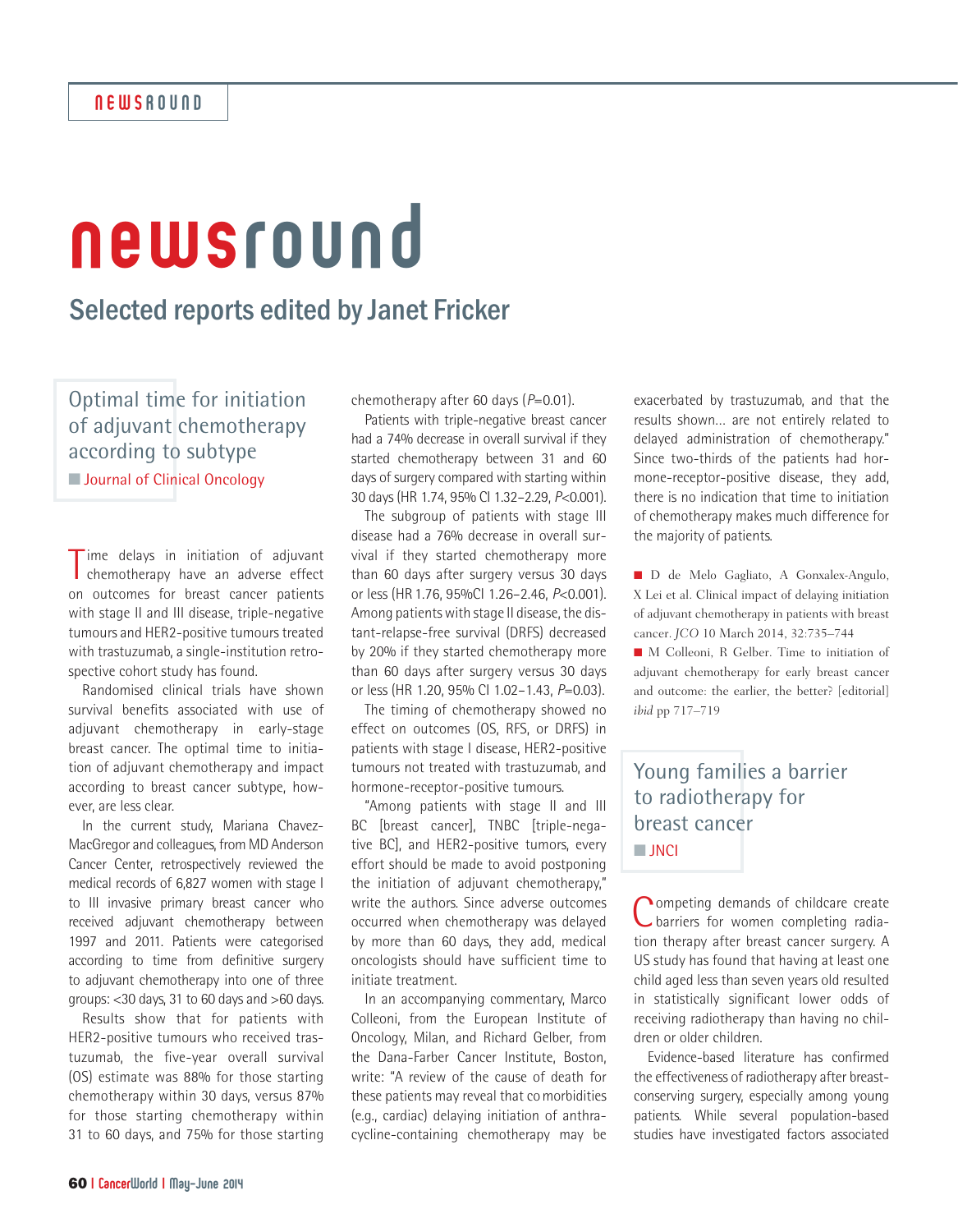#### **NEWSROUND**

with radiotherapy compliance, the majority have focused on elderly populations. Estimates suggest that approximately 60% of breast cancer patients diagnosed between 2005 and 2009 were aged less than 65 years.

The current study by Ya-Chen Tina Shih and colleagues, from the University of Chicago, explored factors associated with noncompliance with radiotherapy among insured young patients (aged 20–64 years). The investigators used a nationwide database to review medical and prescription records of 21,008 patients with insurance coverage who received breast cancer surgery between January 2004 and December 2009.

Results showed that 892 women (4.25%) had at least one child under seven years old; 1,584 (7.54%) had all children older than six years and at least one aged 7–12 years; 2,016 (9.6%) had all children older than 12 and at least one child aged 13–17 years; and 16,516 (78.62%) had no children or all children aged older than 18.

In comparison with women with one child under 7, those with at least one child aged 7– 12 were 32% more likely to receive radiotherapy (OR 1.32, 95%Cl 1.05-1.66,  $P=0.02$ ); those with one child aged 13–17 were 41% more likely to receive radiotherapy (OR 1.41, 95%Cl 1.13-1.75, P=0.002); and those with no children or children older than 18 were 38 % more likely to receive radiotherapy (OR=1.38, 95%CI 1.13–1.68, P=0.001).

Statistically significant lower odds of receiving radiotherapy were observed among patients enrolled in a Health Maintenance Organization (HMO) or Preferred Provider Organization (PPO) with capitation versus other plan types (OR 0.70, 95% CI 0.63–0.77), and for patients who travelled long distances for radiotherapy treatment, determined by evaluating whether the patient's geographical area differed from her healthcare provider (OR =  $0.72$ ; 95%CI 0.60–0.86). In addition, results show that patients who are the primary holders of insurance policies are more likely to have radiotherapy (OR = 1.20; 95%CI 1.10–1.31).

"Our finding that a young child in the

home is a barrier to completion of appropriate breast cancer therapy underscores the unique challenges confronted by younger (aged 20–50 years) cancer patients," write the authors. Additional work, they add, is needed to understand the impact of family structure on other aspects of cancer care and to develop robust interventions tailored to the unique needs of younger cancer patients.

n I-W Pan, BD Smith, Y-CT Shih. Factors contributing to underuse of radiation among younger women with breast cancer. *JNCI*, published online 7 December 2013, doi:10.1093/jnci/djt340

#### Survey finds hours of care related to burnout **N** Journal of Clinical Oncology

Hours per week devoted to patient care is the dominant professional factor associated with oncologist 'burnout', a survey by the American Society of Clinical Oncology (ASCO) has found. The survey, which is the first national study to evaluate burnout and career satisfaction among US oncologists since 2003, reports that 45% of oncologists have at least one symptom of burnout and that oncologists in academic practice display greater job satisfaction than those in private practice.

The very fact that oncologists work long hours, and are continually exposed to death and suffering, places them at risk of burnout, a syndrome characterised by emotional exhaustion, treating people as if they are objects, and loss of meaning or purpose in work. Studies suggest that physicians experiencing burnout are more likely to reduce their work hours and/or pursue early retirement.

Between October 2012 and March 2013, Tait Shanafelt and colleagues, supported by ASCO, undertook a survey evaluating the personal and professional characteristics associated with career satisfaction and

burnout among US oncologists. Altogether 2,998 US oncologists were contacted, of whom 1,117 (37.3% of overall sample) completed full-length surveys. Of these, 377 (33.8%) worked in academic practice, and 482 (43.2%) in private practice, with the remainder working in other settings. The full-length survey included 60 questions exploring a variety of personal and professional characteristics, with burnout measured using the Maslach Burnout Inventory (MBI) – a 22-item questionnaire.

Overall results showed that 484 oncologists (44.7%) were burned out on the emotional exhaustion and/or depersonalisation domain of the Maslach Burnout Inventory, with 45.9% of oncologists in academic practice displaying burnout versus 50.5% of those in private practice  $(P=0.18)$ . In a multivariable analysis, younger age and greater number of hours spent seeing patients each week were independently associated with burnout for oncologists in both practice settings. Each additional year of age reduced the risk of burnout by approximately 4–5%, and each additional hour spent seeing patients increased the risk of burnout by 2–4%.

Differences between oncologists working in the different settings included that oncologists in academic practice were more likely to focus on treating patients with one particular type of cancer, spent a greater proportion of their time supervising physicians in training, and saw nearly half as many patients in outpatients per week as those in private practice (37. 4 vs 74.2; P<0.001).

Overall a higher percentage of respondents working in academic practice than private practice said they would become a physician again (87.5% vs 79.2%,  $P=0.0016$ ) and the same was true about becoming an oncologist again (85.1% vs 77.5%, P=0.0053).

"The strong, incremental relationship between time devoted to patient care and burnout is concerning, especially given the projected shortage in the supply of oncologists during the coming decades," write the authors. Given the prevalence of burnout and evidence that it erodes physician personal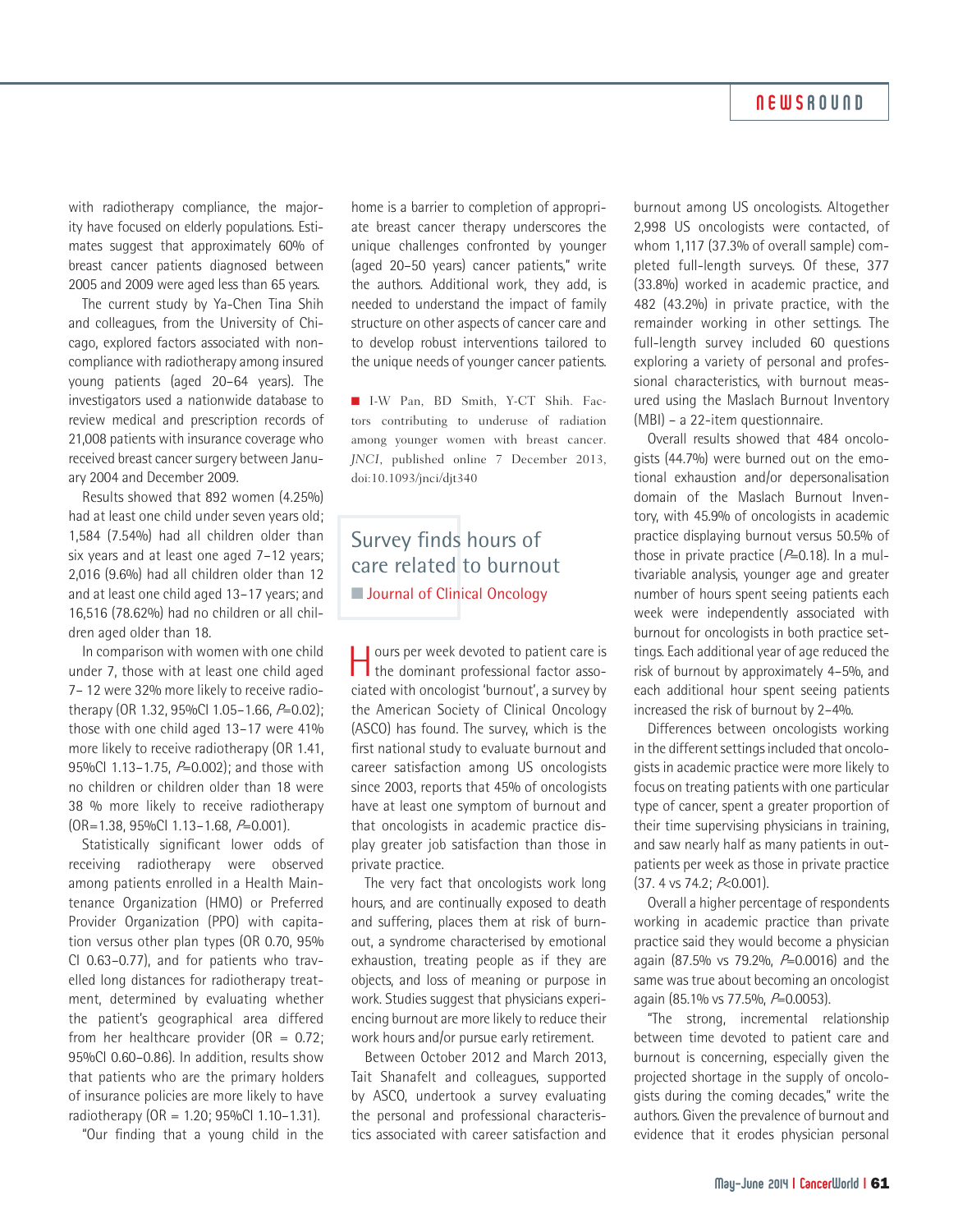health and quality of care, they add, future studies need to focus on how to address this problem.

■ TD Shanafelt, WJ Gradishar, M Kosty et al. Burnout and career satisfaction among US oncologists. *JCO* 1 March 2014, 32:678–686

#### Head and neck cancer: nurse-led interventions improve quality of life **n** British Journal of Cancer

Nurse counselling and after therapy intervention (NUCAI) improved healthrelated quality of life and depressive symptoms among patients with head and neck cancer, a Dutch longitudinal randomised controlled trial has found.

Patients with head and neck cancers are prone to have poor health-related quality of life (HRQoL) following treatment, with people known to experience deterioration of HRQoL directly after starting treatment and up to 11 years after completion. The multidimensional problems observed include issues with emotional and physical function, general cancer symptoms (e.g. fatigue and pain) and symptoms specific to head and neck cancers (e.g. swallowing and dry mouth). Nurses, who are already involved with patient care, and have skills and knowledge around medical and practical aspects of head and neck cancer, are considered to be in a key position to deliver interventions.

Between January 2005 and September 2007, Ingeborg van der Meulen and colleagues, from the University Medical Centre Utrecht, the Netherlands, randomly allocated 205 patients with head and neck cancer from outpatient oral maxillofacial and otorhinolaryngology clinics to NUCAI  $(n=103)$  or usual care ( $n=102$ ). The NUCAI intervention, provided by trained nurses, aimed to help patients manage the physical, psychological

and social consequences of their disease and its treatment with advice, emotional support, education and behavioural training.

Nurses opened sessions with discussions of current physical problems and explored life domains including home situations, (resuming) work, household and leisure activities, mood and emotional distress, partner relations and intimacy and family and social life. Patients could be referred to psychiatrists or health professionals specialising in psychosocial problems.

Patients received a maximum of six counselling sessions lasting 45 to 60 minutes every two months, over a period of one year, starting six weeks after completion of cancer treatment. Health-related quality of life was evaluated with the EORTC QLQ-C30 and QLQ H&N35, while depressive symptoms were evaluated with the CES-D.

Results show that at 12 months the intervention group showed a significant improvement in emotional and physical functioning, including pain, swallowing, social contact, mouth opening and depressive symptoms (P<0.05). At 18 months, global quality of life, role and emotional functioning, pain, swallowing, mouth opening and depressive symptoms were significantly better among patients in the intervention group than in the control group, and at 24 months emotional functioning and fatigue were significantly better in the intervention group.

The programme, believe the authors, appears a promising intervention for implementation in daily clinical practice. "Compared with other, more intensive, interventions… we consider the NUCAI to be a relatively low-cost intervention, given its nurse-led approach and the relatively few sessions involved. Moreover, findings suggest that it can be implemented in the follow-up care for HNC [head and neck cancer] patients, although the overall costs and feasibility of the intervention remain to be investigated," write the authors.

It is important, they add, that nurses who offer the intervention have extensive experience in the care of patients with head and neck cancer and good communication skills, and are self-reliant and able to work closely with other professionals.

■ IC van der Meulen, AM May, JRJ de Leeuw et al. Long-term effect of a nurse-led psychosocial intervention on health-related quality of life in patients with head and neck cancer: a randomised controlled trial. *BJC* 4 February 2014, 110:593–601

### Complications of prostate cancer treatment defined **n Lancet Oncology**

**D** atients with prostate cancer undergoing primary radiotherapy have higher incidences of hospital admissions, rectal or anal procedures, open surgical procedures and secondary malignancies than patients undergoing surgery, a population-based retrospective cohort study has found. Conversely, the Canadian investigators showed that patients who had primary surgery were more likely to undergo subsequent urological procedures.

Studies of complications resulting from surgery or radiotherapy for prostate cancer have focused largely on symptoms of incontinence and erectile dysfunction. In the current study, Robert Nam and colleagues, from Sunnybrook Health Sciences Centre, Toronto, set out to assess other complications associated with prostate cancer treatments.

The team used administrative hospital data, physician billing codes, and cancer registry data to analyse a cohort of 32,465 men in Ontario who underwent either radical prostatectomy  $(n=15,870)$  or radiotherapy alone  $(n=16,595)$  to treat prostate cancer, between 2002 and 2009. They measured the five-year cumulative incidence of key treatment-related complication endpoints: hospital admissions, urological, rectal, or anal procedures, open surgical procedures and secondary malignan-